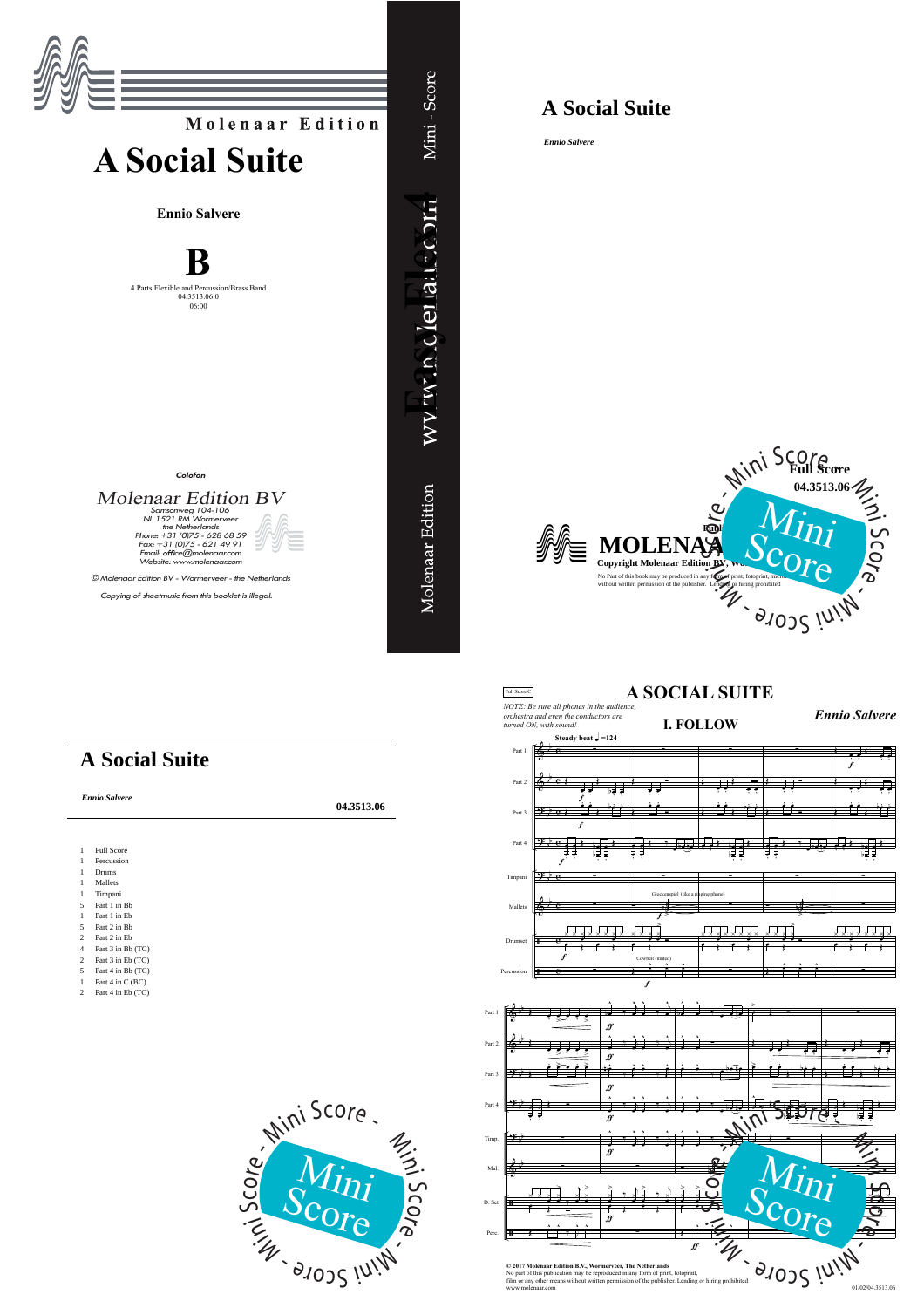



01/02/04.3513.0







A SOCIAL SUITE

Part 1

Part 2

Part 3

Part 4





A SOCIAL SUITE

 $\overline{\mathbf{a}}$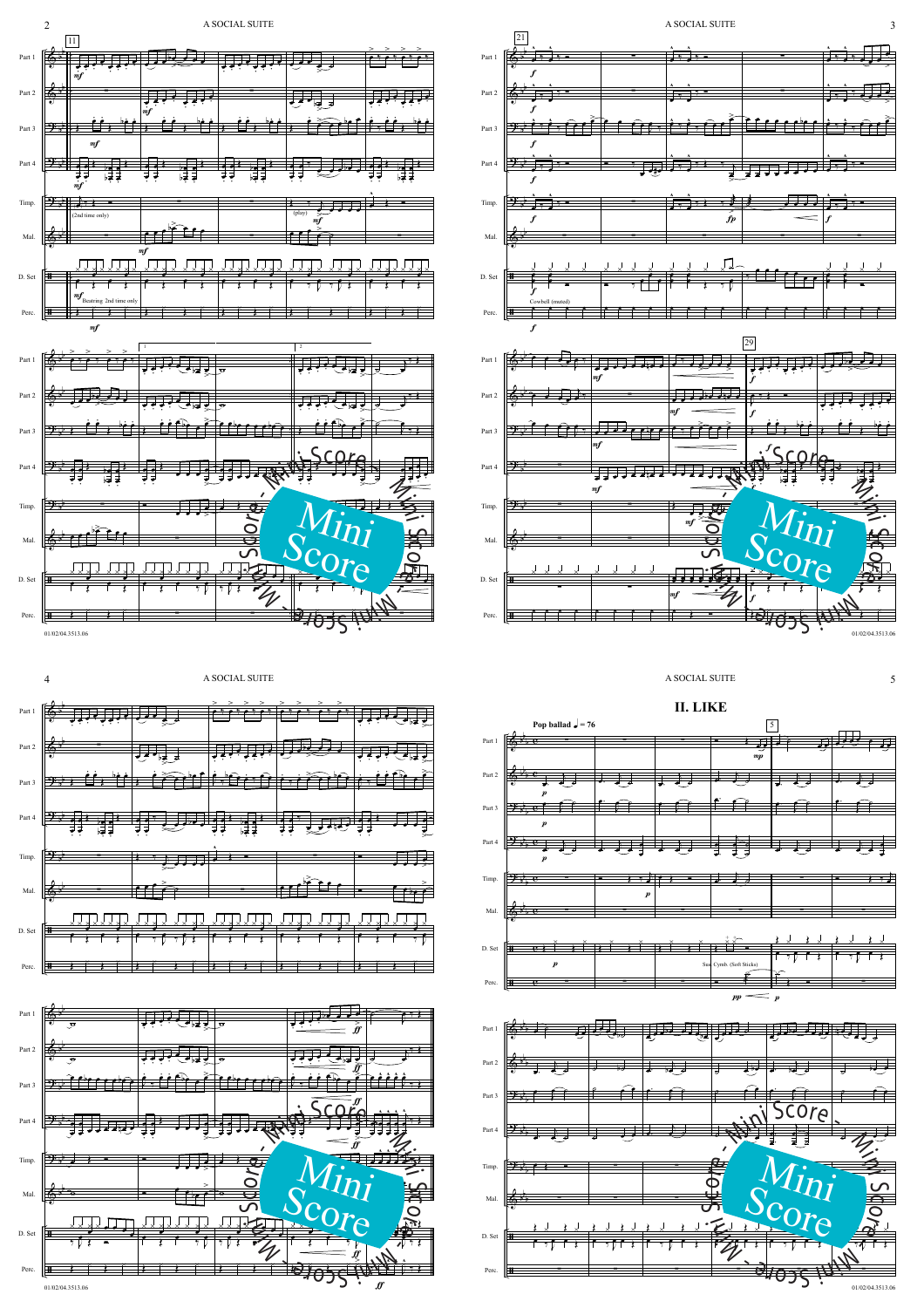





A SOCIAL SUITE

26



01/02/04.3513.0

ರಾಕ್ಷ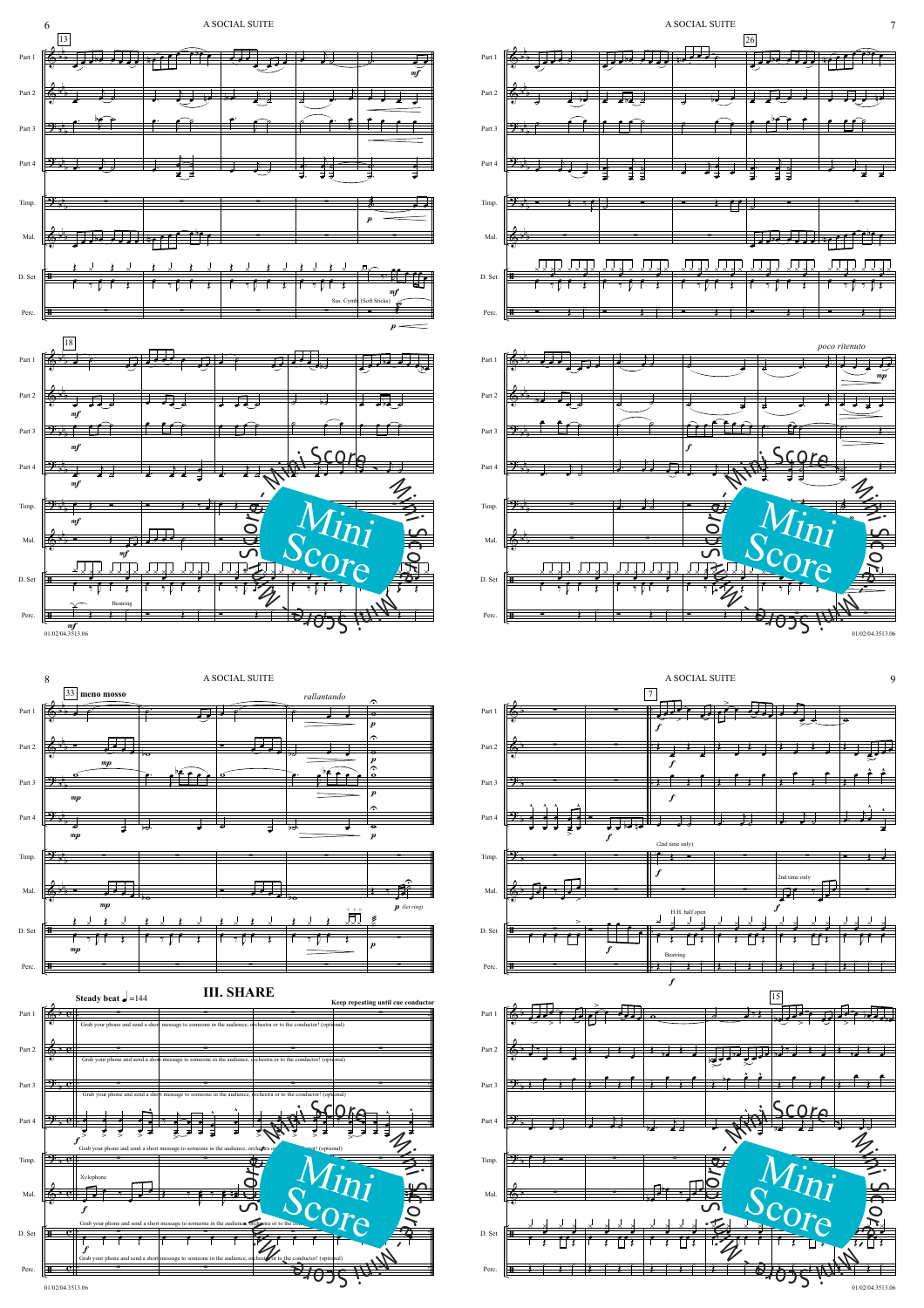







 $\overline{53}$  $\Box$ f∏ 一 n Part الار در ب Tim  $\mathbb{R}^{n}$  :  $\mathbb{R}^{n}$ Mal  $\rightarrow$   $\rightarrow$   $\rightarrow$ D. Set Ħ ننث تثنثا ثثث řřřř Per

A SOCIAL SUITE

 $13$